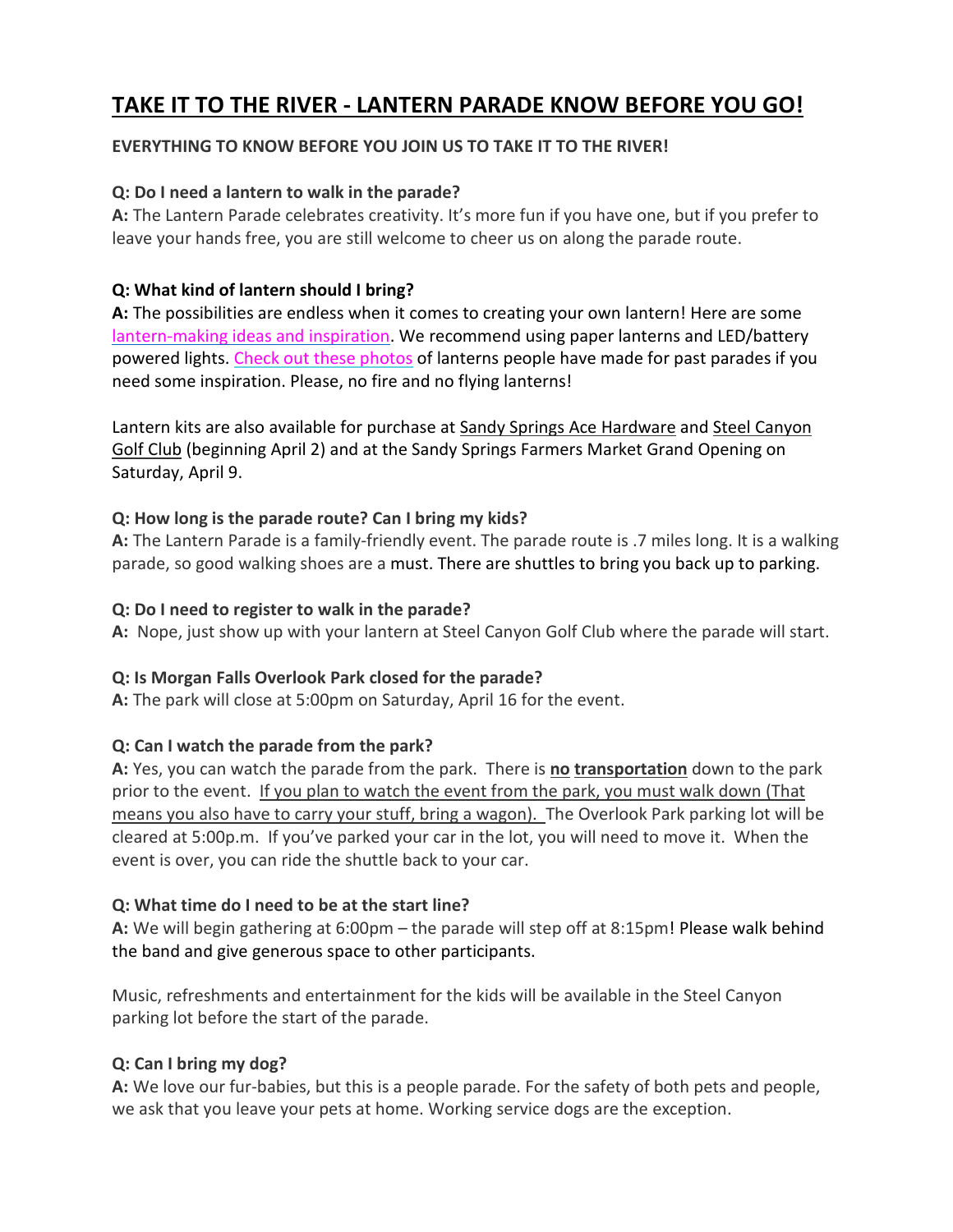### **Q: Where do I park?**

**A:** Parking is available at the former World Pay Building (600 Morgan Falls Rd. Sandy Springs, GA 30350). Parking is also available at North Springs United Methodist Church (7770 Roswell Rd, Sandy Springs, GA 30350) for \$5.00. The money collected is used to support NSUMC outreach programs. All parking lots are a short walk to Steel Canyon Golf Club, so wear your walking shoes.

## **Q: How do I get back to my car from Morgan Falls Overlook Park?**

**A:** You can walk to your car (you'll get your steps in!), or take the shuttle back. Shuttle service will begin running from Morgan Falls Overlook Park to the former World Pay building around 9:30pm.

## **Q: What happens when I get to Morgan Falls Overlook Park?**

**A:** High Country Outfitter paddlers animate the giant river lanterns on the water! You will see Alice, the 25-foot albino alligator, the 15-foot Spotted Georgia Kissyfish, Big Mama Sandy the Turtle and her kids, giant swans, and Jeremiah the Bullfrog on his magic lilly pad. Don't miss this unique-in-the-world display! This is also the time to have your photo taken with the giant Great Blue Heron puppets, the Great White Egrets, and Sanderson the Flying Pig.

## **Q: Is it ok to bring a bike?**

**A:** There will be a lot of people on the parade route. For safety reasons, no bikes on the parade route.

## **Q: How many people do you think will attend this year's Lantern Parade?**

**A:** We don't know for sure, but are planning for large numbers. Last year, we were joined by over a thousand new friends.

## **Q: Are medical personnel present?**

**A:** Yes! Members of Sandy Springs Fire and Rescue will be located in Morgan Falls Overlook Park. We also are supported by Sandy Springs Police.

## **Q: Can I fly my drone?**

**A:** Drones are not permitted.

## **Q: Will there be bathrooms?**

**A:** Bathrooms will be available at the start line, Steel Canyon Golf Club, and at the park. Trash cans are also available at the park. Please do you part to keep the park clean and ready for play the next day.

### **Q: Are any streets closed?**

**A:** A portion of Morgan Falls Road will be closed during the event. The road closure will begin at the curve, once you pass Adair Apartment Homes. Residents who live along Morgan Falls will be able to get into their community.